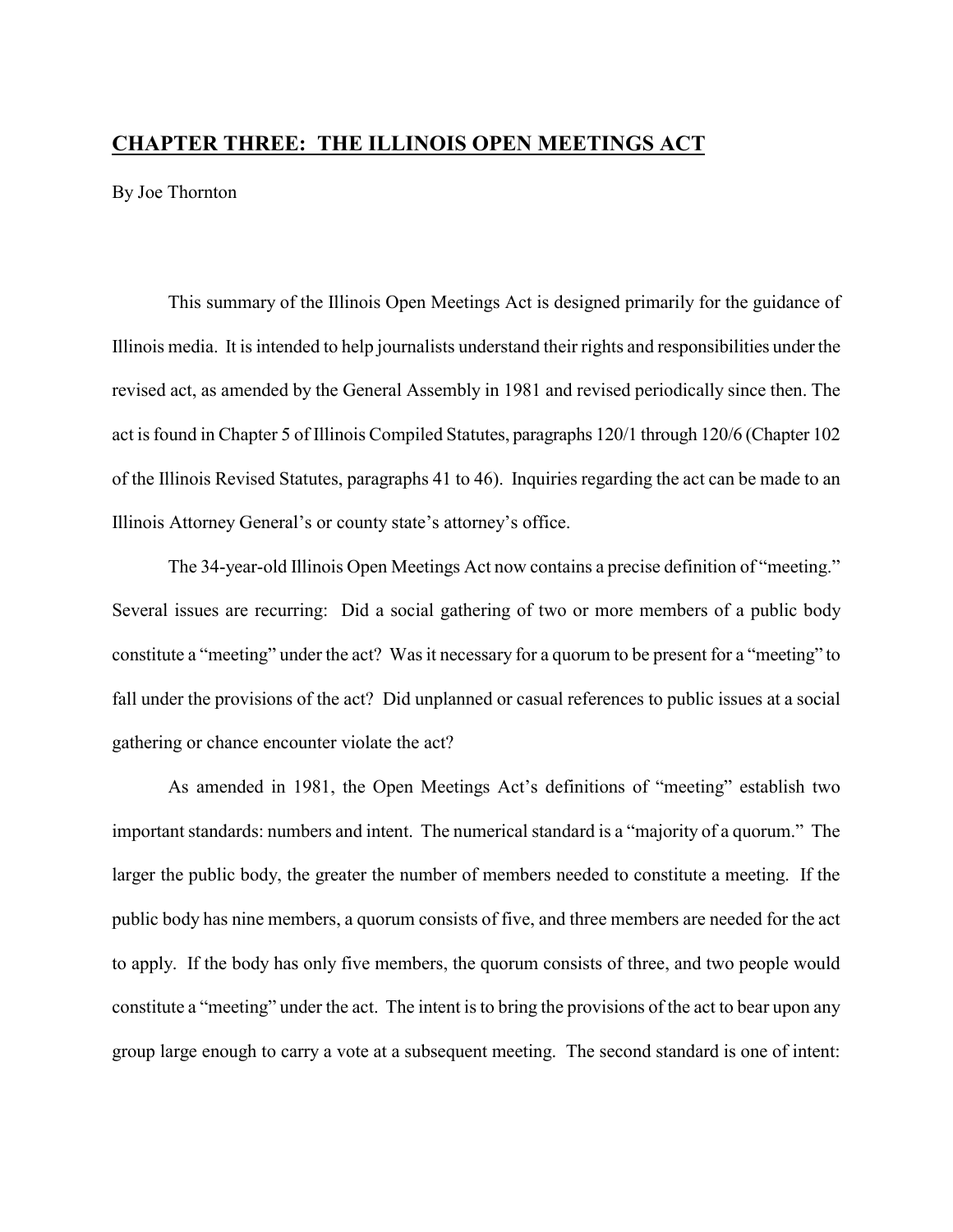"'Meeting' means any gathering of a majority of a quorum of members of a public body held for the purpose of discussing public business."

This rules out the application of the act to any unplanned encounter or casual get-together if there was no intent to discuss public business. On the other hand, if two members of a school board visit the home of a third member with the intent of talking about school affairs, the meeting falls under the provisions of the act. But even a social gathering that was not intended as a forum for discussion of public business can suddenly become a "meeting" under the act if discussion turns to public business. Any deliberation on "public business" falls under the act even if it is only informational or preliminary - regardless of whether any attempt is made to reach consensus or decision. Three members of a school board, playing a round of golf, are in violation of the act if their conversation on the fifth tee turns to a discussion of a proposed contract, occupying the attention of all three members.

"Public body" is also defined by the act. It is an all-inclusive roster of state and local bodies, not just those receiving or expending tax revenues: "'Public body includes all legislative, executive, administrative or advisory bodies of the state, counties, townships, cities, villages, incorporated towns, school districts and all other municipal corporations, boards, bureaus, committees or commissions of this state, and any subsidiary bodies of any of the foregoing including but not limited to committees and subcommittees which are supported in whole or in part by tax revenue, or which expend tax revenue, except the General Assembly and committees or commissions thereof."

The exclusion of the General Assembly and its committees under the Open Meetings Act should not be misunderstood. Public access to legislative meetings is mandated by more stringent provisions of the Illinois Constitution (Subsection 5 (c) of Article IV). The scope of the revised act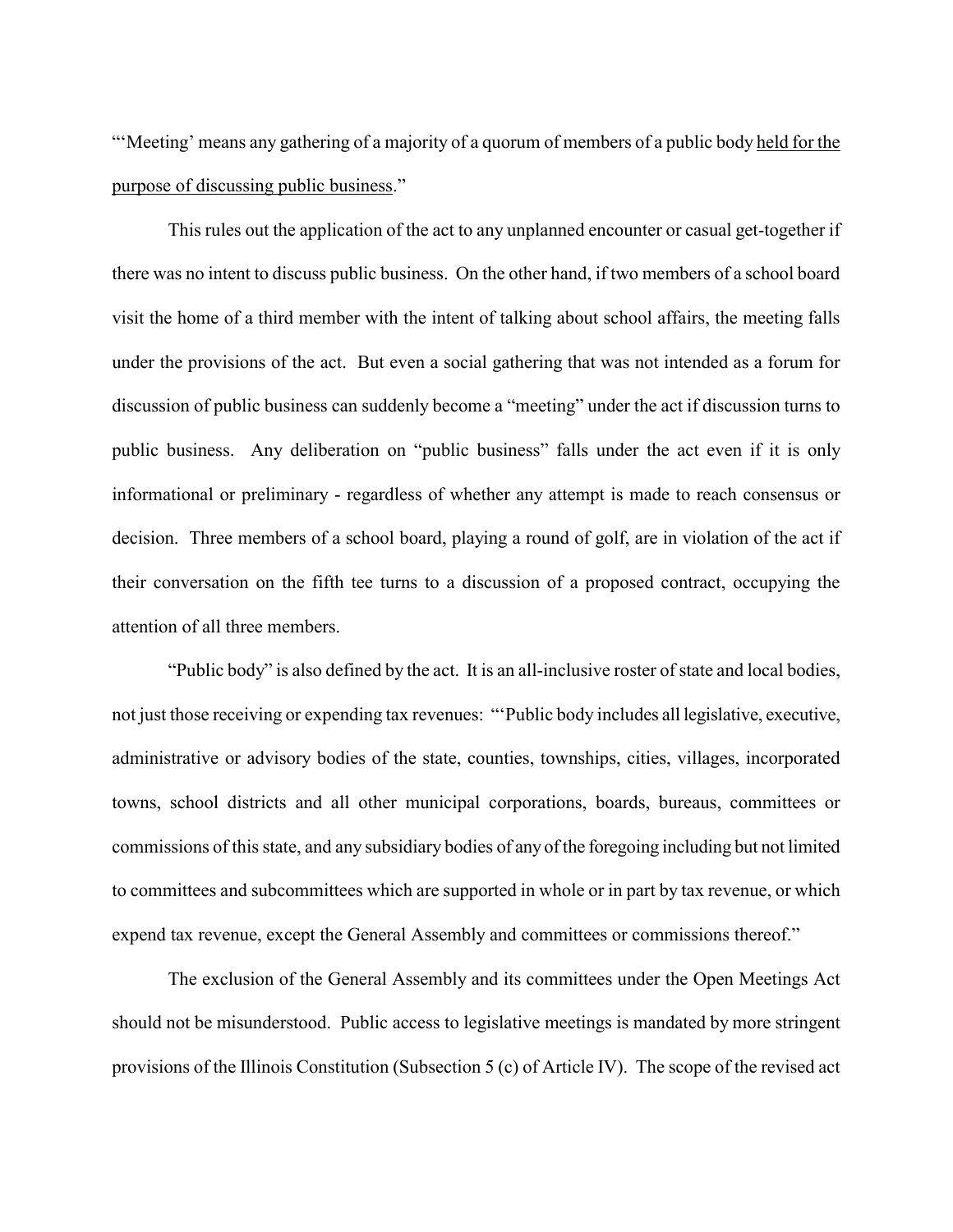is broad, and the exceptions are narrowly and explicitly defined. The principal factor determining if a body is covered by the act is whether it is accountable to the public. The body does not have to be a duly constituted committee or subcommittee, but may be any "subsidiary" part of the whole. It neither has to benefit from public money, nor spend public funds. The attorney general has said: "The act applies whether the public body is state or local, administrative or advisory, executive or legislative, paid or unpaid."

Two broad categories remain outside the application of the act: private not-for-profit agencies that administer governmental programs, if there is no direct governmental control, and internal groups of department heads or other administrative employees who do not answer directly to a public body.

Home rule units of government may adopt their own standards for guaranteeing access to meetings, but such standards cannot be less stringent than those imposed by the Open Meetings Act.

Among the specific exceptions in the revised act is a meeting in which litigation is discussed. Under the old act, such litigation had to be "pending." Now a public body can go behind closed doors upon a determination that litigation is "probable or imminent." To prevent abuse of this provision, however, the basis for such a finding must be part of the minutes of the closed meeting.  $\overline{A}$ meeting cannot be closed simply to hear general legal advice from an attorney, such as interpretations of ordinances. In sensitive and confidential matters, presumably the attorney-client privilege might be invoked, although the legislative debate established a clear intent to prevent an abuse of the privilege.

Other exceptions provided in the act: collective bargaining between public employers and their employees; discussion of an appointment, employment or dismissal; testimony on a complaint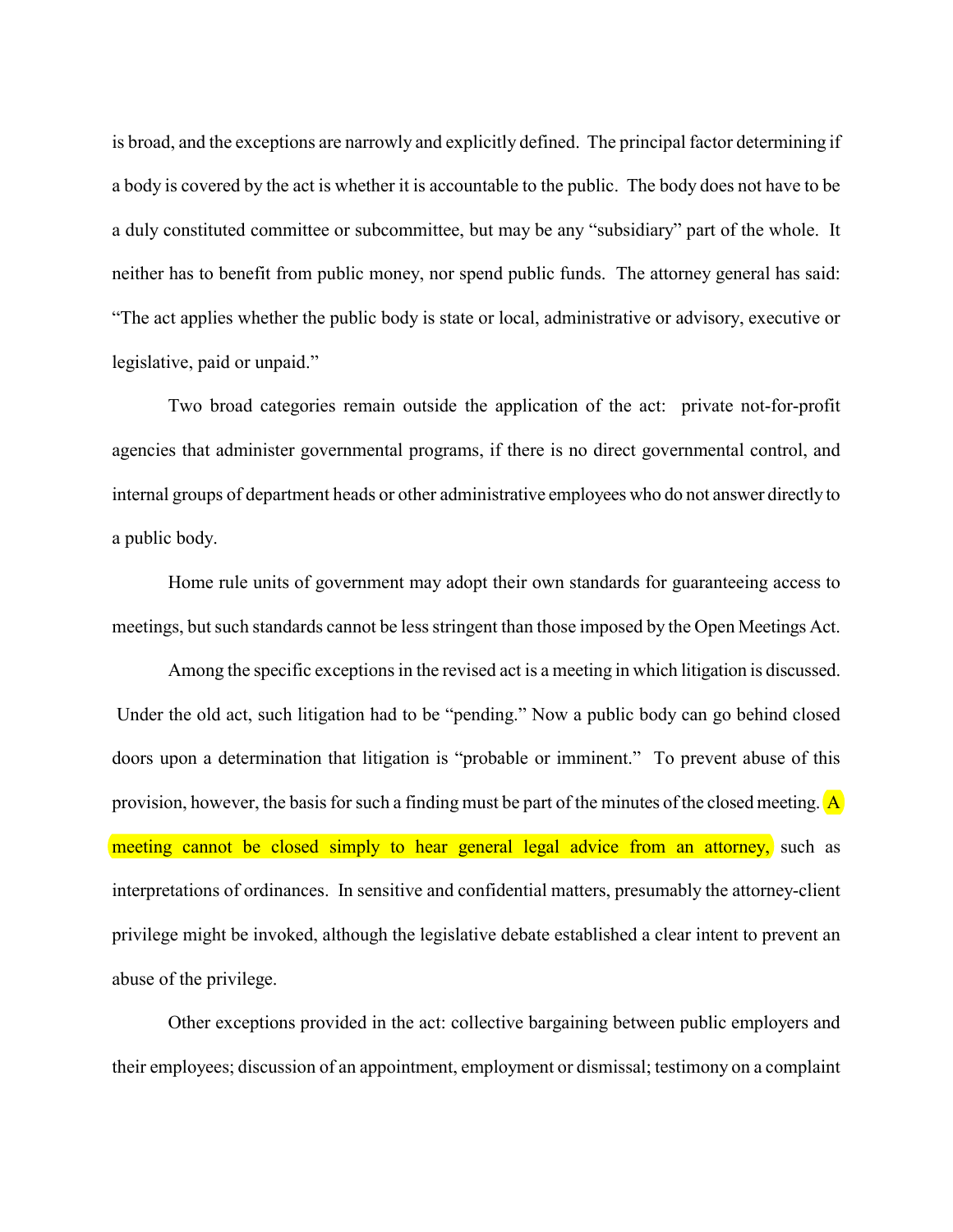against an employee or officer; consideration of an appointment to fill a vacancy on the body; meetings in which the acquisition of real property is under discussion; matters of security or safety at public institutions of higher learning or public school districts; student disciplinary cases; and matters involving individual students in special education programs.

It is important to note that any closed meeting held under one of the specified exceptions must not stray beyond the narrow limits of the exception; an exception cannot serve as a launching platform for executive deliberations that go beyond the protected agenda item. Further, any final action at a closed meeting is prohibited. In fact, the act requires that final action be taken in an open session, preceded by a public recital of the nature of the matter being considered and other relevant information.

The act provides that the public must be given notice of all meetings, whether open or closed, unless a bona fide emergency requires a prompt meeting - as in the case of a sudden disaster or unexpected crisis requiring official action. All public bodies covered by the act must give public notice of their scheduled regular meetings at the beginning of each calendar or fiscal year, detailing the dates, times and places of the meetings. All such meetings must be held at times and places convenient to the public. Notice of special meetings must be given at least 48 hours in advance and must include an agenda. In case of legitimate emergency meetings, notice must be given as soon as practicable, and media that file annual requests are entitled to notification before the meeting, in the same manner board members were given notice. In cases of rescheduled regular meetings or reconvened meetings, notice must be given at least 48 hours before the meeting, along with the agenda.

Public notice is made by posting a copy at the offices of the public body or at the site of the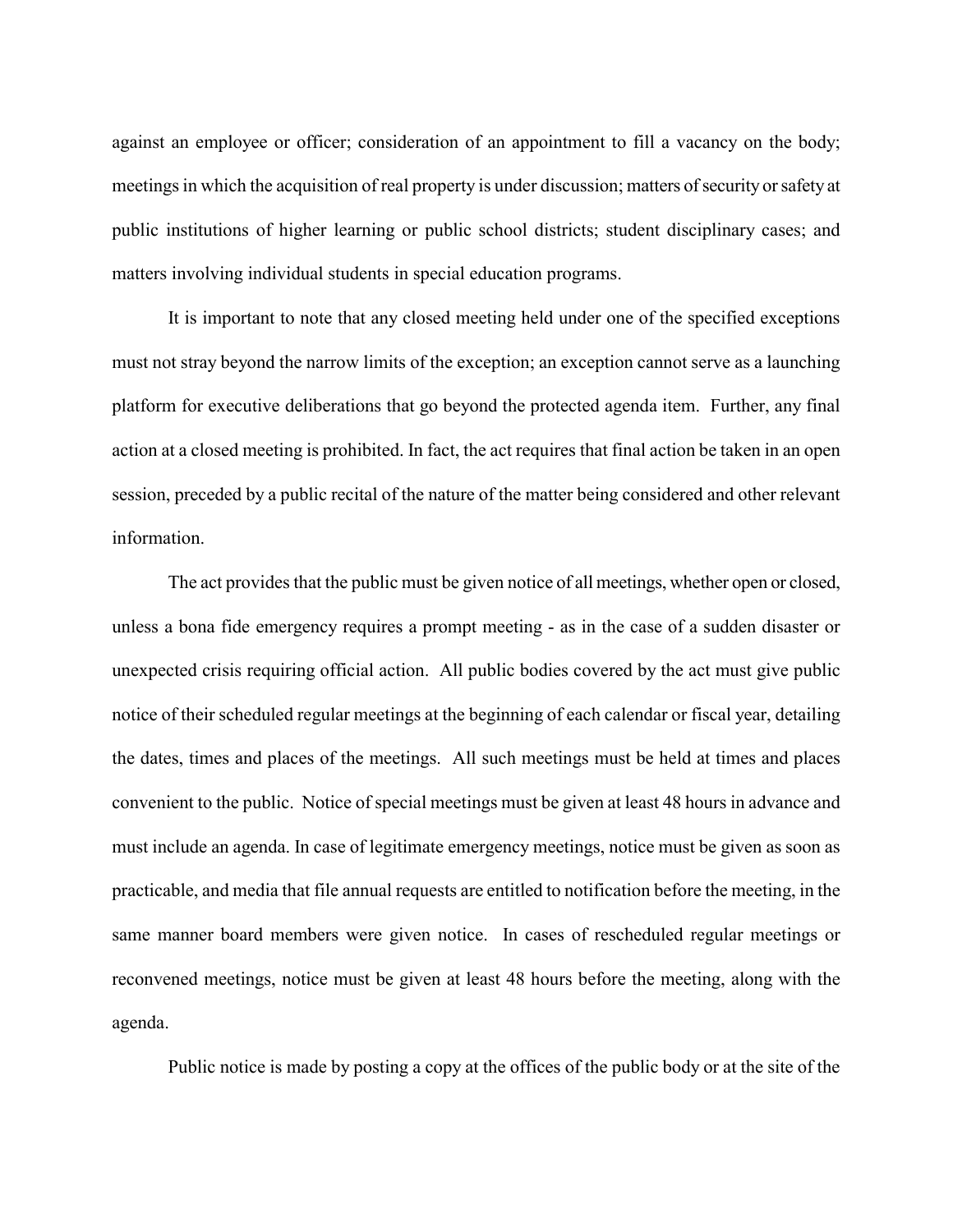meeting. News media that file annual requests are entitled to receive copies of the notices of all meetings. If the news organization has supplied an address or telephone number within the corporate boundaries of the public body, it must be given the same notice, in the same manner, as members of the body for all emergency, special, reconvened or rescheduled meetings. If regular meeting dates are changed, the law requires a published notice in a local newspaper at least 10 days before the first rescheduled regular meeting. Also, such a notice must be supplied to the media that have filed annual requests and must also be posted at the meeting site.

A public body can go into a closed meeting only if a vote is taken in an open session, and only if the reason for going behind closed doors is stated explicitly. The reason must conform to one of the stated exceptions in the act. The closure action requires a recorded roll-call vote of the body, with a majority of a quorum approving.

A series of closed meetings may be authorized by a single vote, but the subsequent meetings must all relate to the same topic and all of them must be held within three months of the original vote. This provision is aimed largely at facilitating a series of ongoing meetings devoted to collective bargaining with public employees. Although the motion to close a meeting must identify the governing exception, such as "probable or imminent" litigation, it does not have to include any other descriptive details, such as who is likely to bring suit.

Any person may record the open portion of a public meeting, with either audio or video equipment or by "other means." But there are some important restrictions. The public body is permitted to impose "reasonable rules" and the attorney general has enunciated a principle that such rules should not "interfere with overall decorum and proceeding of the meeting." However, restrictive rules cannot be imposed on an ad hoc basis. Another restriction applies to the filming or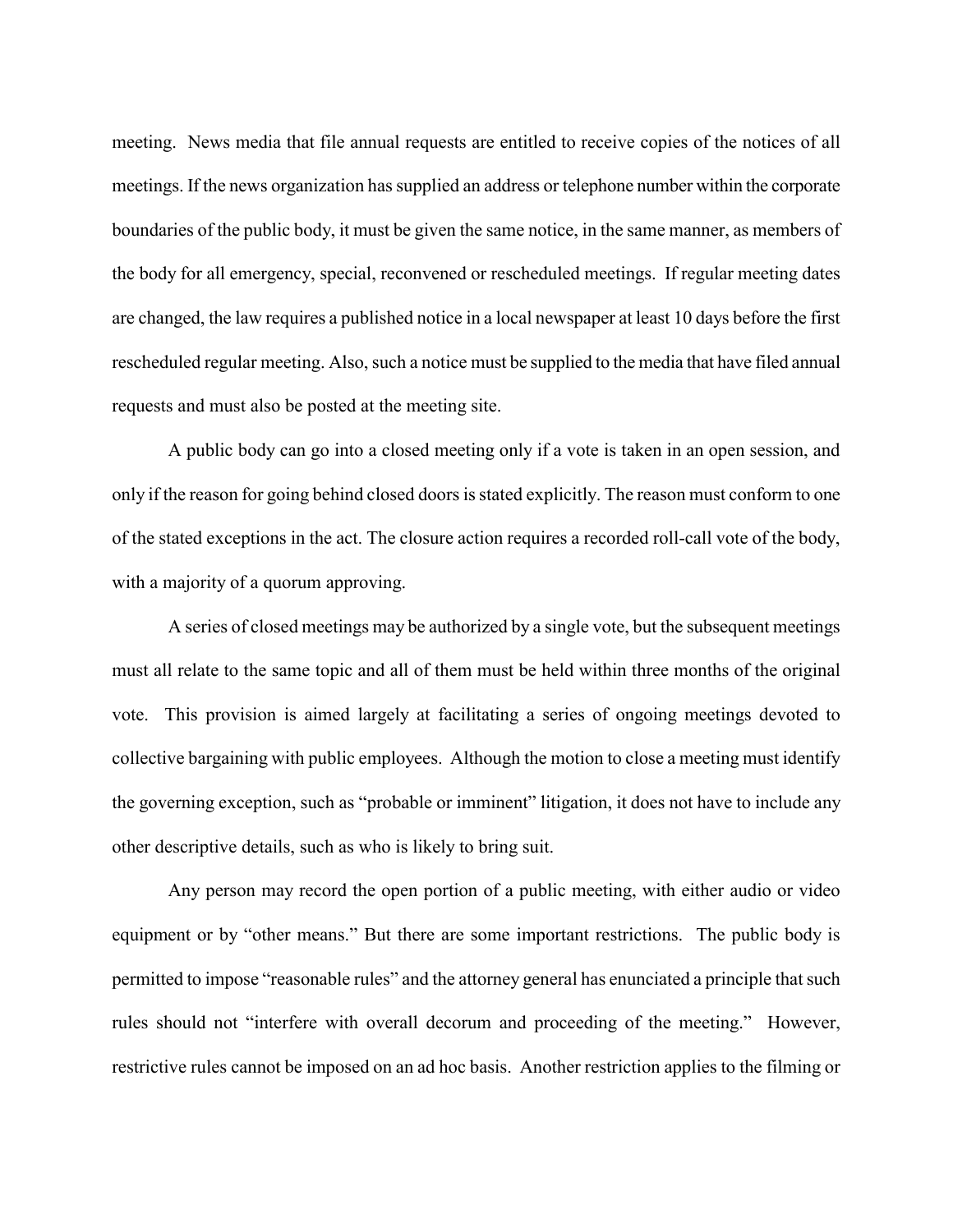taping of a witness unwilling to have his testimony recorded. The public body is required to prohibit "such recording during the testimony of the witness."

Public bodies must keep minutes at all meetings, open or closed. This is a new requirement. Under the old act, minutes were not required. The minutes must include the date, time and place of the meeting, names of members present or absent, a general description of all matters proposed, discussed or decided and a record of any votes taken. Minutes of open meetings must be available for public inspection within seven days of their approval by the public body. However, minutes of closed meetings are not available to the public until the body decides that confidentiality is no longer necessary to protect the public interest or the privacy of an individual. The public body is required to periodically review minutes of all closed meetings at least semi-annually. Minutes of a closed meeting must be sufficiently detailed to allow a court to ascertain whether a violation of the Open Meetings Act occurred. The statute, however, does not require more than a general statement. It does not require a verbatim record or disclosure of opinions expressed during discussion.

The Act provides two methods of enforcement. Violations of the Act could result in criminal prosecution, but this remedy is rarely invoked. The more common remedy is civil litigation against the public body and its members.

Any person may bring civil litigation to enforce the Act, but generally, actions must be brought within 60 days of the improperly closed meeting. The Act provides the court with a broad list of penalties or remedies:

- Require that a specific meeting be held in public
- Enjoin the Board from future violations
- Declare any final action taken in closed session void or invalid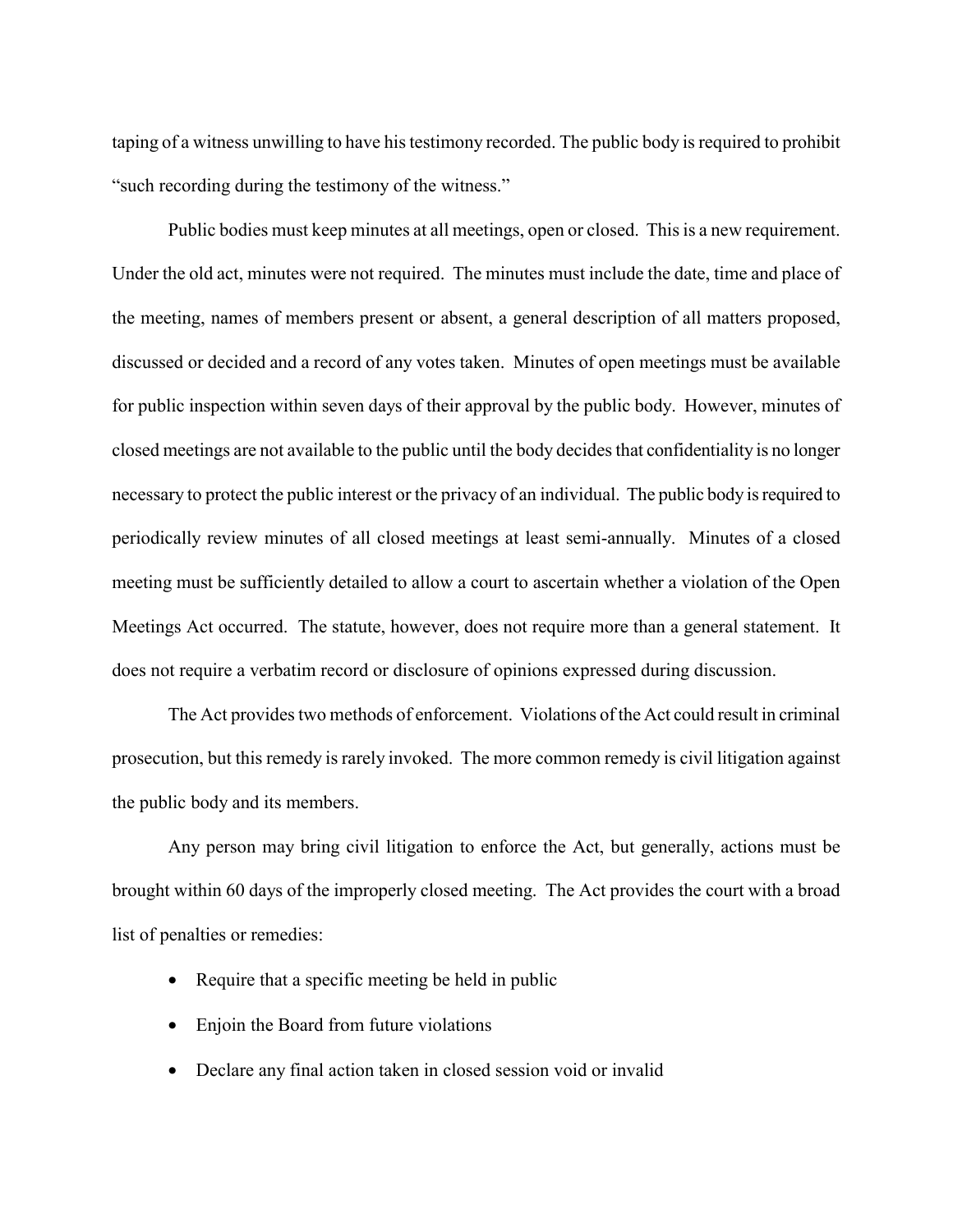• Require that minutes of the improper closed session be made public.

If the Court determines a public body violated the Act, the court can award attorneys' fees to the person who brings the challenge.